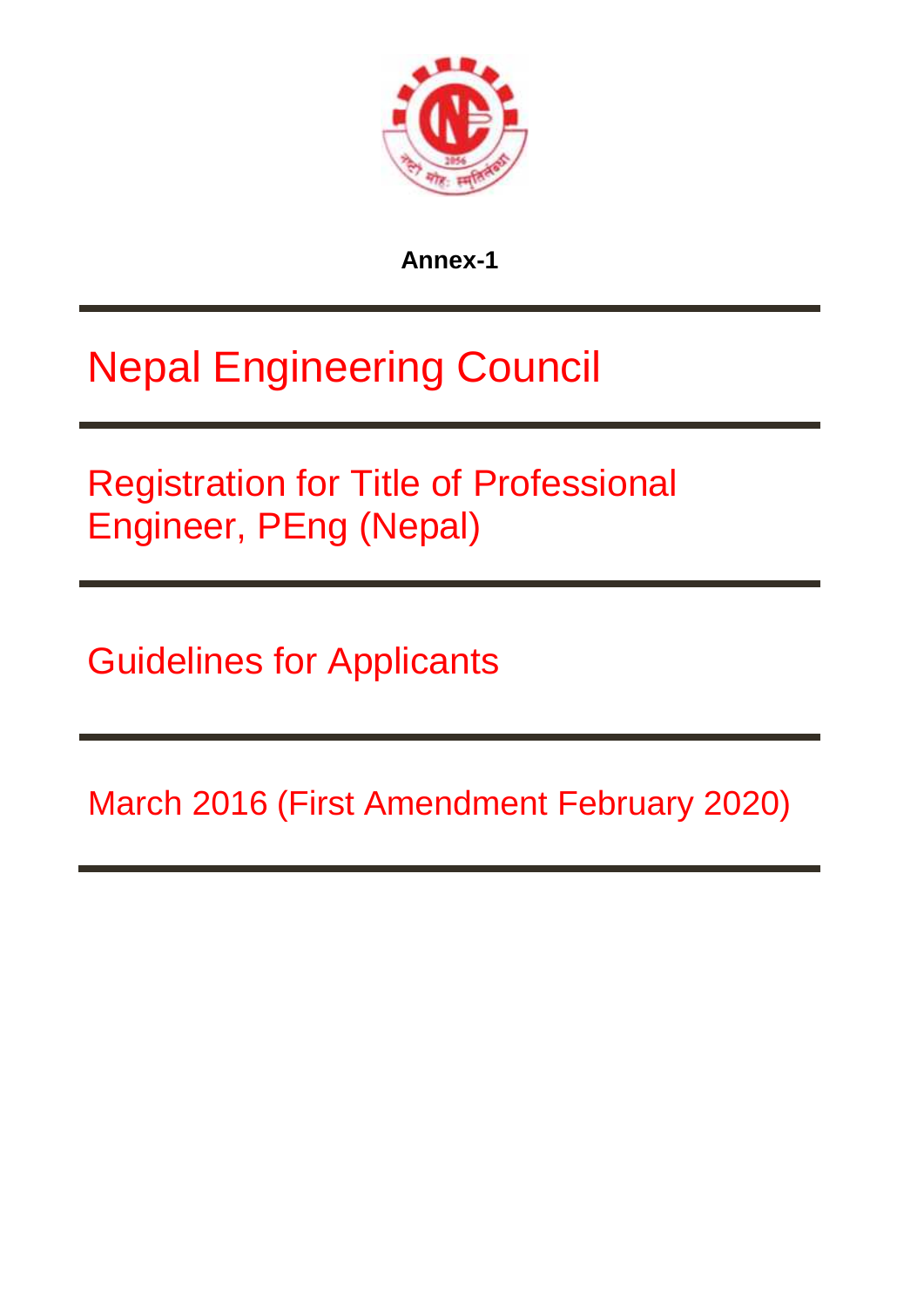

| 1.   |  |
|------|--|
| 1.1. |  |
| 1.2. |  |
| 1.3. |  |
| 1.4. |  |
| 1.5. |  |
| 1.6. |  |
| 2.   |  |
| 2.1. |  |
| 2.2. |  |
| 2.3. |  |
| 2.4. |  |
| 2.5. |  |
| 2.6. |  |
| 3.   |  |
| 3.1. |  |
| 3.2. |  |
| 3.3. |  |
| 4.   |  |
| 4.1. |  |
| 4.2. |  |
| 4.3. |  |
| 4.4. |  |
| 4.5. |  |
|      |  |
|      |  |
|      |  |
|      |  |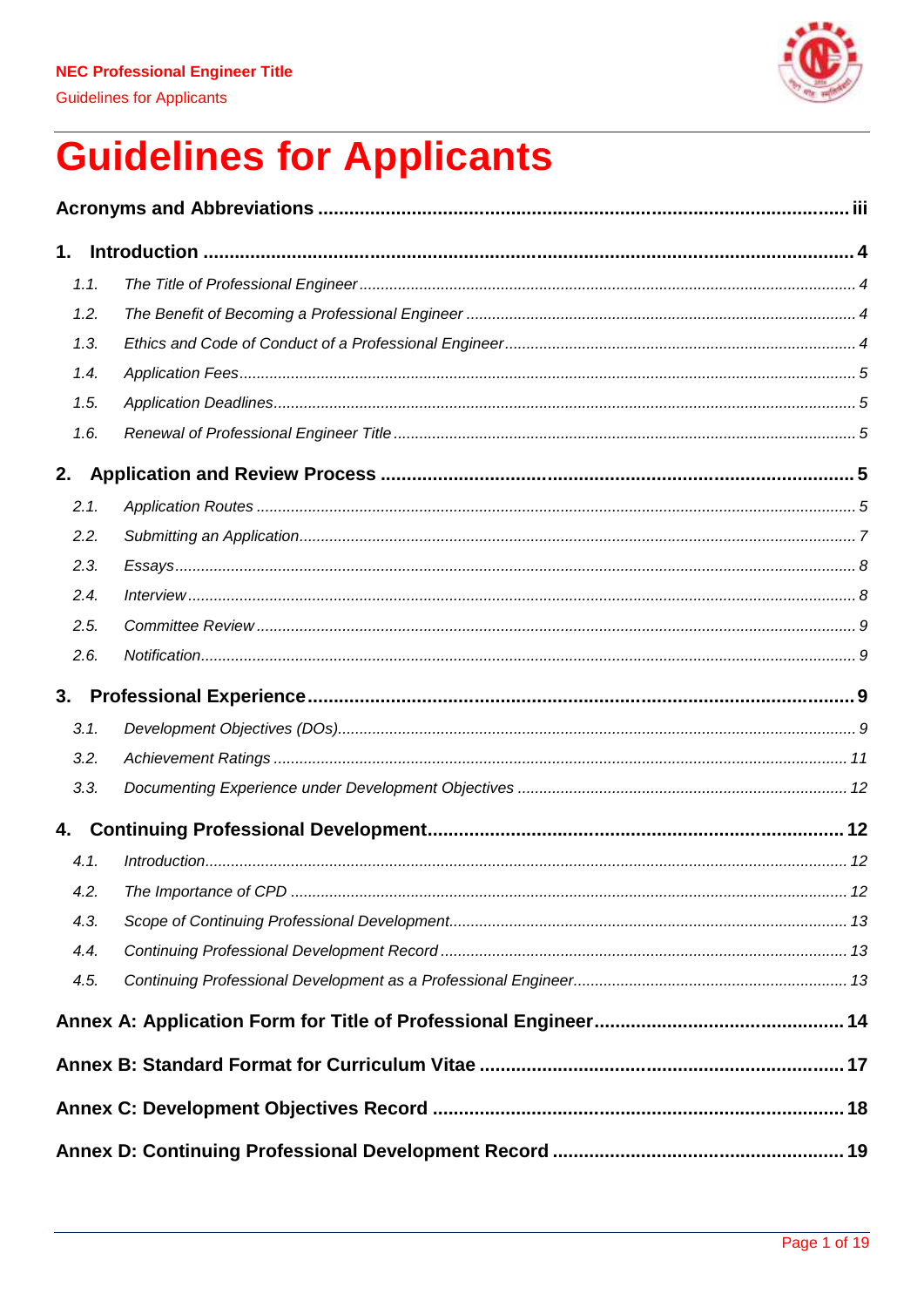# **NEC Professional Engineer Title**

Guidelines for Applicants



# **Document Control**

| <b>Document revisions and</b><br><b>authorisation</b> | <b>Details</b>                       | <b>Signature and Date</b> |
|-------------------------------------------------------|--------------------------------------|---------------------------|
| Version                                               | Draft 23 <sup>rd</sup> February 2016 |                           |
| Summary of revisions made                             |                                      |                           |
| Revisions prepared by                                 |                                      |                           |
| Revisions checked by                                  |                                      |                           |
| Version authorised by                                 |                                      |                           |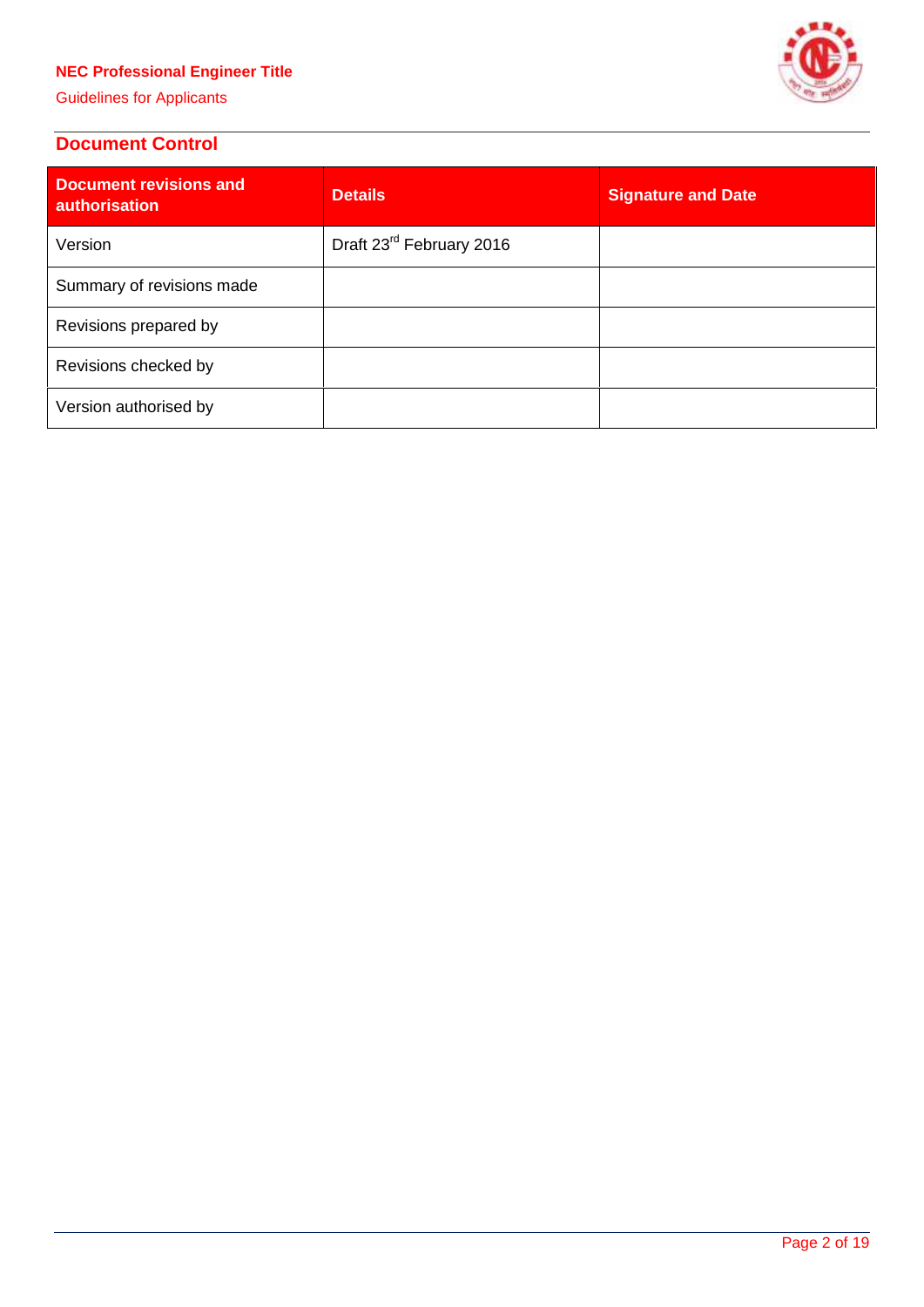

# **ACRONYMS AND ABBREVIATIONS**

| CEng        | <b>Chartered Engineer</b>                   |
|-------------|---------------------------------------------|
| CPD         | <b>Continuing Professional Development</b>  |
| CPEng       | <b>Chartered Professional Engineer</b>      |
| DO          | Development Objectives                      |
| GoN         | Government of Nepal                         |
| IEA         | International Engineering Alliance          |
| <b>NEA</b>  | Nepal Engineers' Association                |
| <b>NEC</b>  | <b>Nepal Engineering Council</b>            |
| <b>NPRs</b> | Nepali Rupees                               |
| PEng        | <b>Professional Engineer</b>                |
| PPA         | <b>Public Procurement Act</b>               |
| <b>PPMO</b> | <b>Public Procurement Monitoring Office</b> |
| <b>PPR</b>  | <b>Public Procurement Rules</b>             |
| RE          | <b>Registered Engineer</b>                  |

WTO World Trade Organisation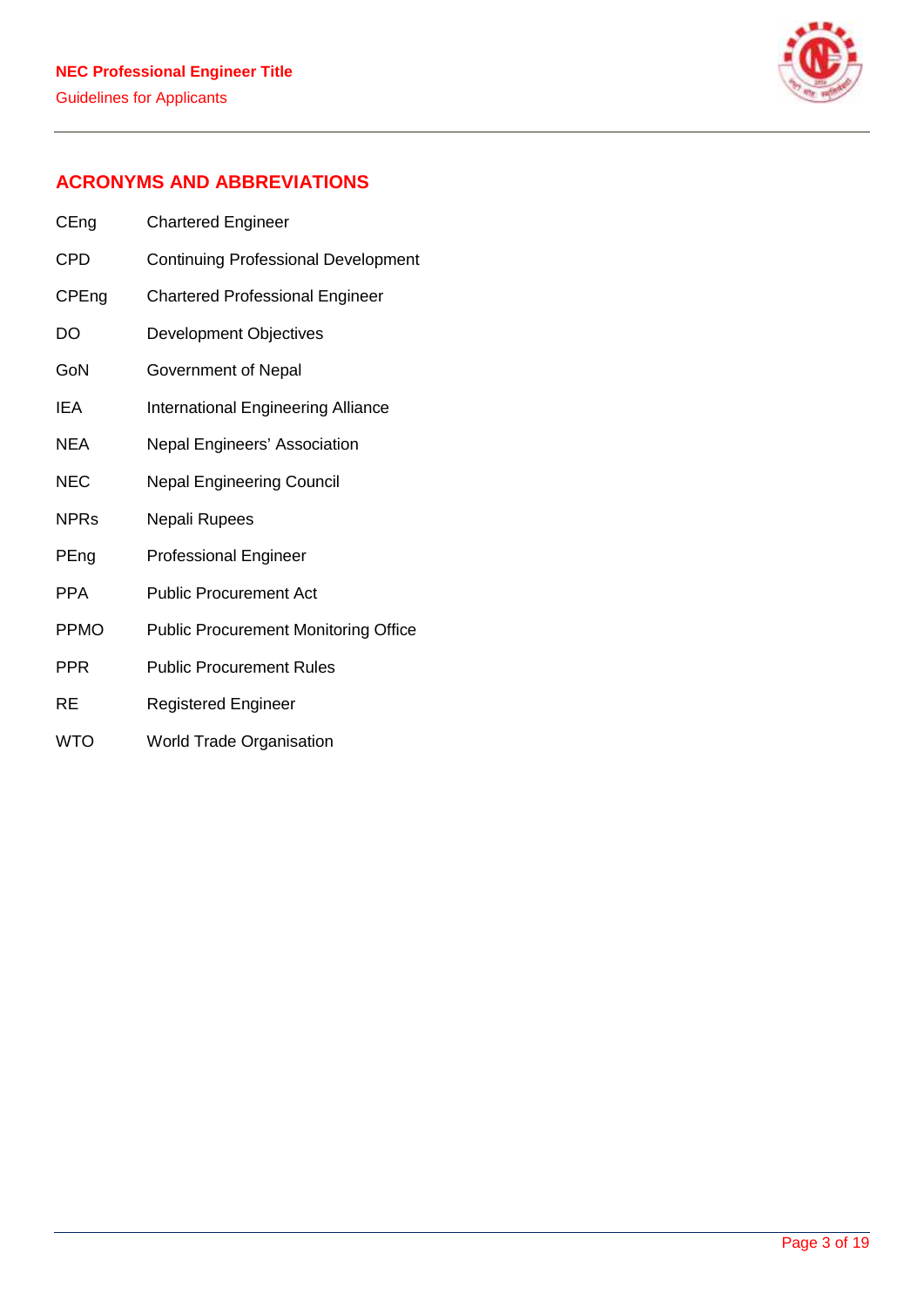

## **1. INTRODUCTION**

#### **1.1.THE TITLE OF PROFESSIONAL ENGINEER**

The Nepal Engineering Council (NEC) is an extended arm of the Government of Nepal and is the regulatory body for the engineering profession, and engineering education, in Nepal, as per the Nepal Engineering Council Act 1999. Under this act the NEC may award the title of Professional Engineer to engineers who have achieved prescribed standards in their academic qualifications and professional experience. The award of the title of Professional Engineer enables an engineer to use the title PEng (Nepal), indicating that the engineer practices to high ethical standards and is applying their engineering knowledge to provide solutions to complex problems. A similar title is awarded in the USA and Canada, in Japan the title of Registered Engineer (RE) is awarded, in Australia and New Zealand the title awarded is Chartered Professional Engineer (CPEng), in the UK and Ireland the title Chartered Engineer (CEng) is awarded.

#### **1.2. THE BENEFIT OF BECOMING A PROFESSIONAL ENGINEER**

Securing the title of Professional Engineer provides a badge of credibility to an engineer and is a clear demonstration of their professional ability. Engineers should take pride in their skills and abilities and the title of Professional Engineer can be seen as a formalisation of this. The title of Professional Engineer also holds a status that is not just relevant to the Nepali context but also relevant in the wider engineering profession. Engineers who are awarded the title will be entitled to include the letters PEng (Nepal) in their title. The relationship between 'General Registration' and 'Professional Engineer Registration' is outlined in the diagram below:



The Government of Nepal (GoN) and other organisations, through legal provision, may introduce requirements for particular engineering roles and responsibilities to be carried out only by engineers who hold the Professional Engineer (PEng (Nepal)) title. Prior to the introduction of this, employers can immediately begin to award certain engineering roles and responsibilities only to engineers who hold the Professional Engineer (PEng (Nepal)) title.

## **1.3.ETHICS AND CODE OF CONDUCT OF A PROFESSIONAL ENGINEER**

All engineers working in Nepal must adhere to the NEC Code of Conduct as per Rule 18 of the NEC Regulation 2057 (2001). The title of Professional Engineer brings further responsibility in terms of professional conduct and adhering to the code of conduct. The title of Professional Engineer can be removed in cases of misconduct as stated in the NEC Act & Regulations and the By-laws of the NEC related to the PEng (Nepal) title.

The Code of Conduct of the Nepal Engineering Council (NEC) can be found on the NEC website: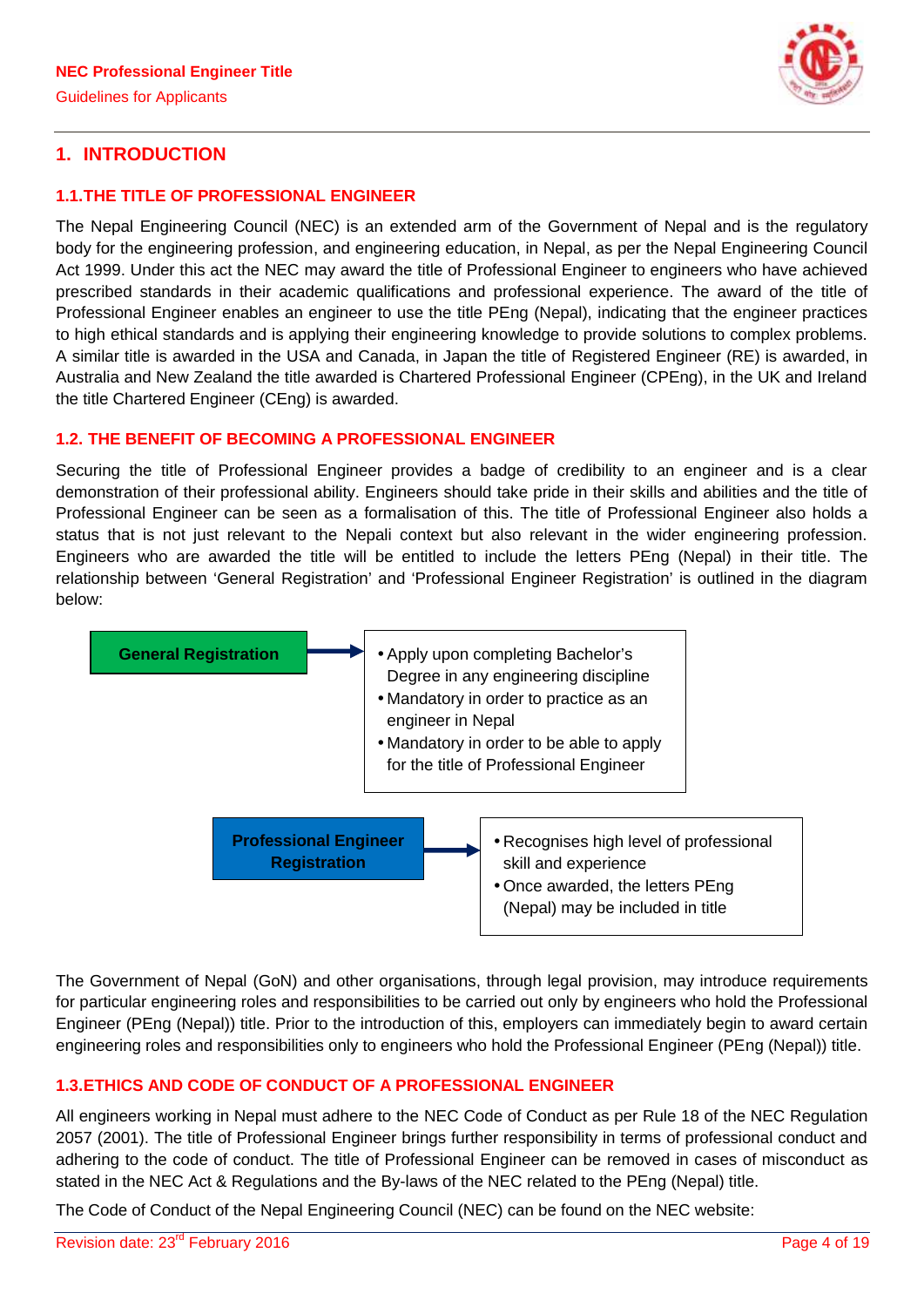#### **NEC Professional Engineer Title**

Guidelines for Applicants



- In Nepali, http://http//nec.gov.np/img/downloads/Aachar%20Samhita.pdf
- In English, http://http//nec.gov.np/img/downloads/Code%20of%20Conduct.pdf

#### **1.4.APPLICATION FEES**

A non-refundable, application fee of 1500 NPRs has been fixed in the Nepal Engineering Council regulations. Upon the approval of the application the Applicant shall have to pay NRs. 10,000.00 as registration charge. These fee rates will be reviewed at regular intervals, and updated as required.

#### **1.5.APPLICATION DEADLINES**

Applications will be accepted twice a year and the application deadlines will be published through public notice. Applications under Route A, Senior Experience Route, will be open for only one year.

#### **1.6.RENEWAL OF PROFESSIONAL ENGINEER TITLE**

The period of validity of the Professional Engineer title awarded by the NEC is five years. Application for renewal of the PEng (Nepal) title must be submitted a minimum of two months prior to the completion of the five year period. The intention of the renewal process is to ensure that engineers holding the PEng (Nepal) title are working continuously as engineers, and are maintaining their Continuing Professional Development (CPD). Engineers will be required to submit an up to date Curriculum Vitae (CV) and CPD record in order to renew their PEng (Nepal) title.

## **2. APPLICATION AND REVIEW PROCESS**

This section of the guidelines provides a step by step overview of the process involved in submitting an application, and the review of submitted applications. There are minimum criteria that applicants must meet which are specific to particular application routes, as explained in Section 2.1 below, but in general all applicants must meet the following:

- Be registered under the General Category of the Nepal Engineering Council.
- Hold a Master's Degree in engineering from a university recognised by the NEC
- Have attained a suitable level of professional experience

The review process is primarily focused on the professional experience acquired by the applicant and looks to determine if sufficient professional experience has been acquired to achieve the skills and competencies required of a Professional Engineer (PEng (Nepal)). The NEC will evaluate applications based on a weighted scoring system, and applicants will have to achieve at least the minimum score set by the NEC in order for their application to be successful.

#### **2.1.APPLICATION ROUTES**

There are three possible routes for applicants to apply for the title of Professional Engineer (PEng (Nepal)) under the Nepal Engineering Council (NEC); A – Senior Experience Route, B – Registered Applicant Route, and C – Standard Route. Route A is time bound and will be available for one year only during the transition phase for the introduction of the PEng (Nepal) title. Routes B and C are not time bound and will remain as application routes beyond the transition phase.

The requirements for applicants under each of the three routes are outlined in the diagram below: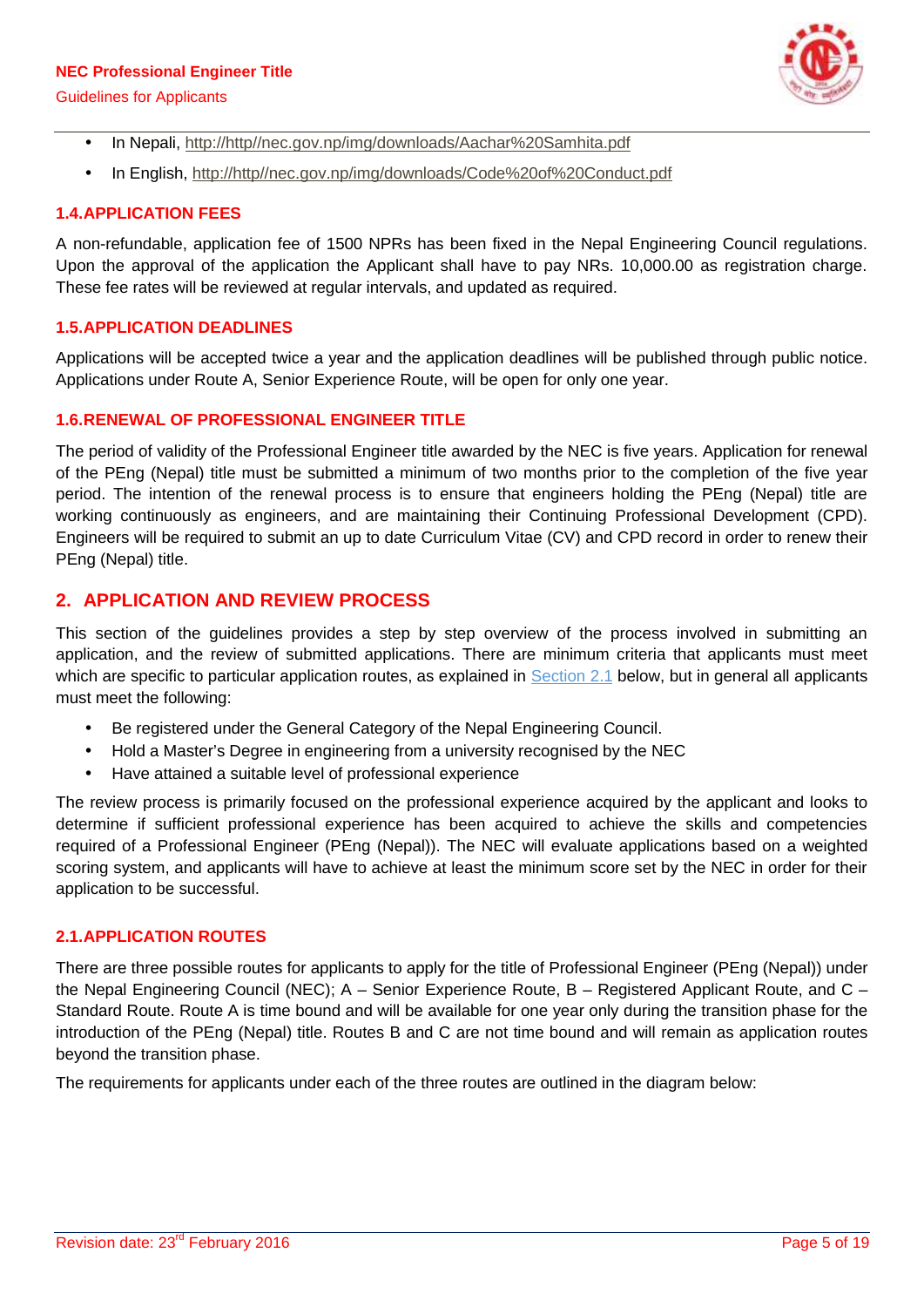

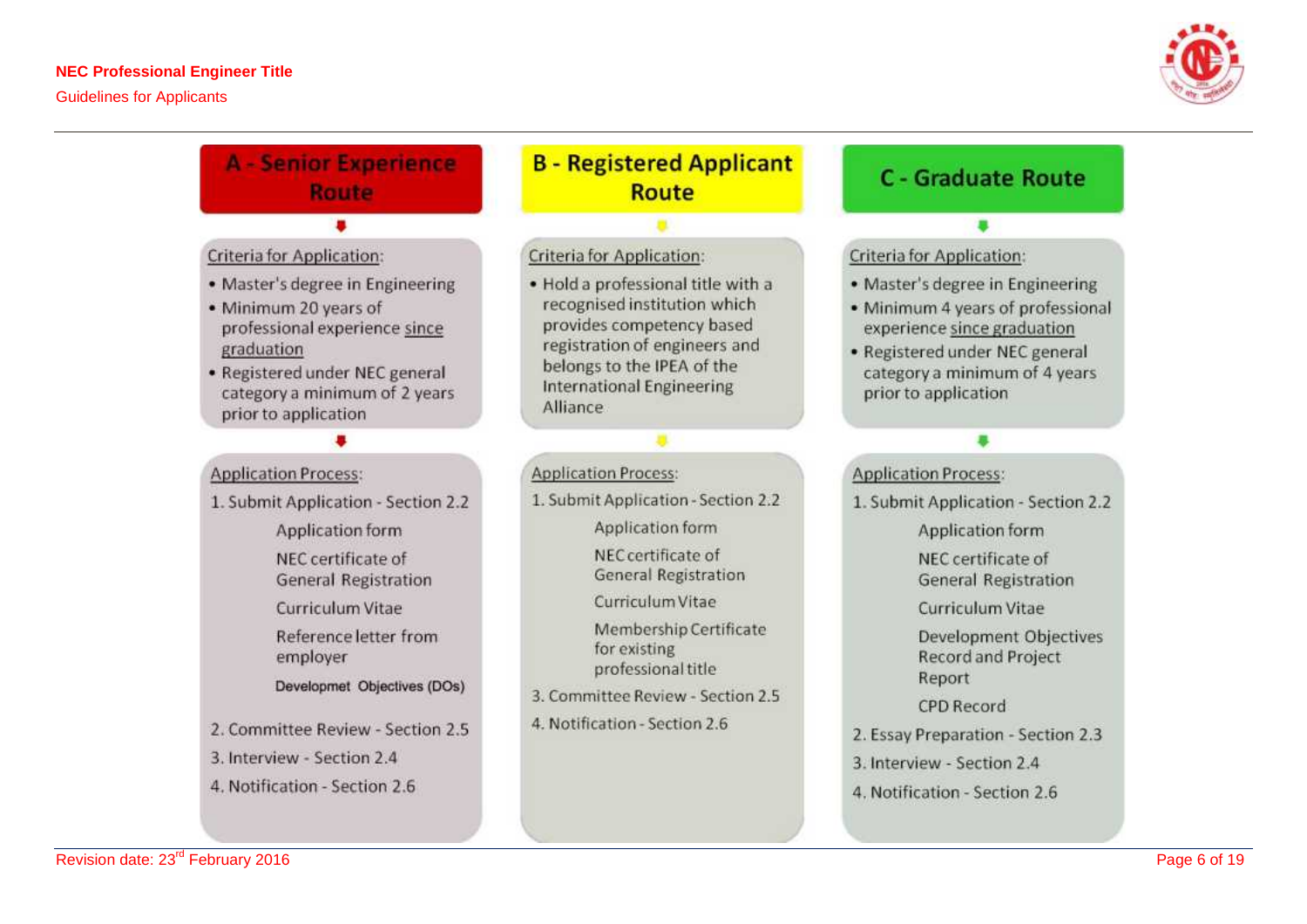

#### **2.2.SUBMITTING AN APPLICATION**

#### **2.2.1. Application Form**

#### Applies to all Application Routes.

The application form can be found in Annex 2. It will also be possible to apply online, through the NEC website (will be notified later), but during the initial six months, following the roll out of the PEng (Nepal) title, paper based applications will also be accepted.

The application form has seven sections:

- *A –Applicant Details*: Basic information regarding the applicant, e.g. name, contact details, etc.
- *B –Application Route*: Indicate under which route the applicant is applying, i.e. Route A, B, or C,
- *C – Background and Expertise*: Indicate under which discipline academic experience was gained and in which field of expertise professional experience was gained
- *D – NEC Membership*: Provide details of NEC General Registration
- *E –Documents Submitted with Application*: Provide details of documents submitted with application form
- *F – Declaration*: Applicant must declare that all information and statements included in the application form, and in the accompanying documents, are true
- *G – Supporter's Details*: Only relevant for Application Route C. Applications through route C must be supported by two engineers who hold the PEng (Nepal) title. The supporters are expected to review the applicant's application prior to submission and to provide support as required to make sure that the applicant's application effectively represents why the applicant is a suitable candidate for the PEng (Nepal) title

#### **2.2.2. NEC Certificate of General Registration**

#### Applies to all Application Routes.

All engineers must be registered under the general category of the Nepal Engineering Council (NEC) upon completing their Bachelor's Degree in order to be able to work as an engineer in Nepal. At the time of applying for General Registration, a transcript and notarised copy of the Bachelor's Degree must be submitted. Applicants for the PEng (Nepal) title must hold General Registration with the NEC in order to be eligible to apply. The certificate of General Registration must be submitted with the application form. Applicants under Route A must have registered under the general category a minimum of 2 years prior to applying for the PEng (Nepal) title.

#### **2.2.3. Curriculum Vitae**

#### Applies to all Application Routes.

A complete, and up to date, Curriculum Vitae must be provided by all applicants. Curriculum Vitae must be submitted as per the format which can be found in Annex 2A.

#### **2.2.4. Reference Letter**

#### Applies to Application Route A only.

Applicants applying through Route A, the Senior Experience Route, must provide a reference letter from their employer with their application. If the applicant is self-employed, they should provide a reference letter from a client (senior member of staff), or senior colleague.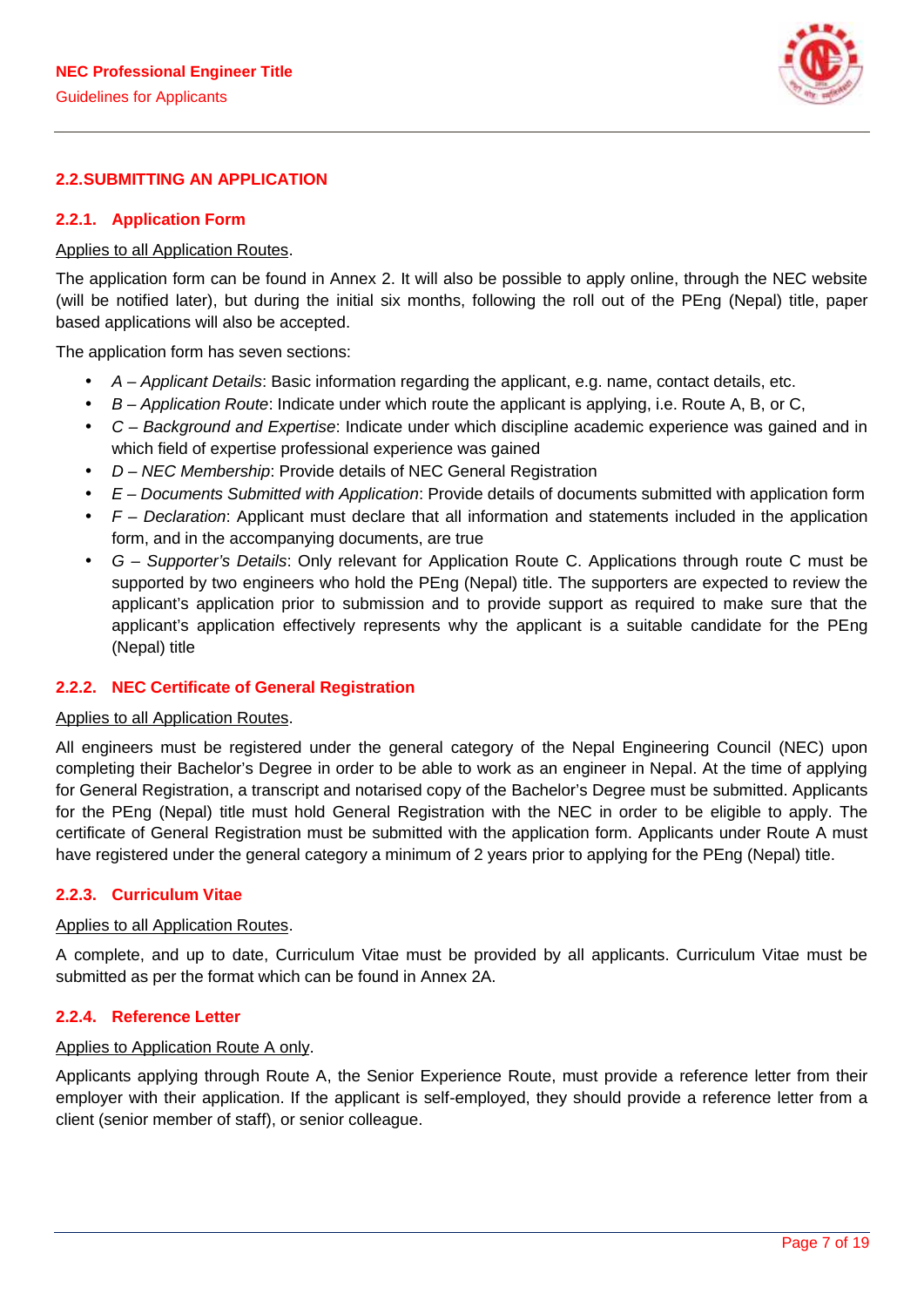

#### **2.2.5. Registration Certificate for Existing Professional Title**

#### Applies to Application Route B only.

Applicants applying through Route B, the Registered Applicants Route, must provide a copy of their registration certificate for their existing professional title, and also provide evidence of an active membership subscription with the awarding institution. Please note, that the awarding institution must be a recognised institution which provides competency based registration of engineers and belongs to the International Professional Engineers Agreement of the International Engineering Alliance (IEA).

#### **2.2.6. Development Objectives Record and Project Report**

#### Applies to Application Routes A and C.

Development Objectives (DOs) set of competencies, skills, and attributes which engineers must acquire and develop, through a task oriented approach, throughout their professional experience; refer to Section 3.1 for further details. Applicants must demonstrate that they have achieved an 'Ability' rating, refer to Section 0 for further details, for a minimum of five Development Objectives (DOs) using the Development Objectives Record which can be found in Annex 2B. Under application route C, 'Standard Route', applicants must demonstrate that they have had regular sign off by a mentor and supervisor on their progress towards achieving their DOs.

The Development Objectives Record must also be accompanied by a Project Report, where the applicant is expected to demonstrate, in terms of a particular project they have worked on, how they achieved their DOs in a practical sense. There is no prescribed format for the project report but it should be a maximum of 3,000 words.

#### **2.2.7. Continuing Professional Development Record (CPD)**

#### Applies to Application Route C only.

Applicants must have completed a minimum of 60 hours of Continuing Professional Development (CPD) per year to be eligible to apply for the title of Professional Engineer (PEng (Nepal)). Applications must be accompanied by a completed CPD record, the format for which can be found in Annex 2C. The CPD record should be used by applicants to demonstrate the value of the CPD hours that they have completed. Refer to Section 4 for further information regarding Continuing Professional Development.

### **2.3.ESSAYS**

#### Applies to Application Routes C only.

As part of the application process the applicant will be required to prepare essays, under exam conditions. The topics and questions to be addressed in the essay preparation will be defined by the NEC and will be revised before every application deadline.

The essays are included as part of the application in order to provide an opportunity for the applicant to articulate their professional opinion on important topics relevant to the professional practice of engineering, as well as to demonstrate their communication skills. It is important that the essays are based on the applicant's own opinions, arguments, conclusions and analysis, and do not include large amounts of quoted text or arguments from other sources. It is not necessary for the assessor to agree with the applicant's stance on a particular topic, they must simply see that the stance has been argued in a logical manner.

The essay preparation sessions will be held in Kathmandu, in a location determined by the NEC.

#### **2.4.INTERVIEW**

#### Applies to Application Routes A and C.

If called for interview, the applicant will be notified at least one month in advance of the date and location of the interview. Applicants invited to interview will be interviewed by a panel of three interviewers from the relevant engineering discipline.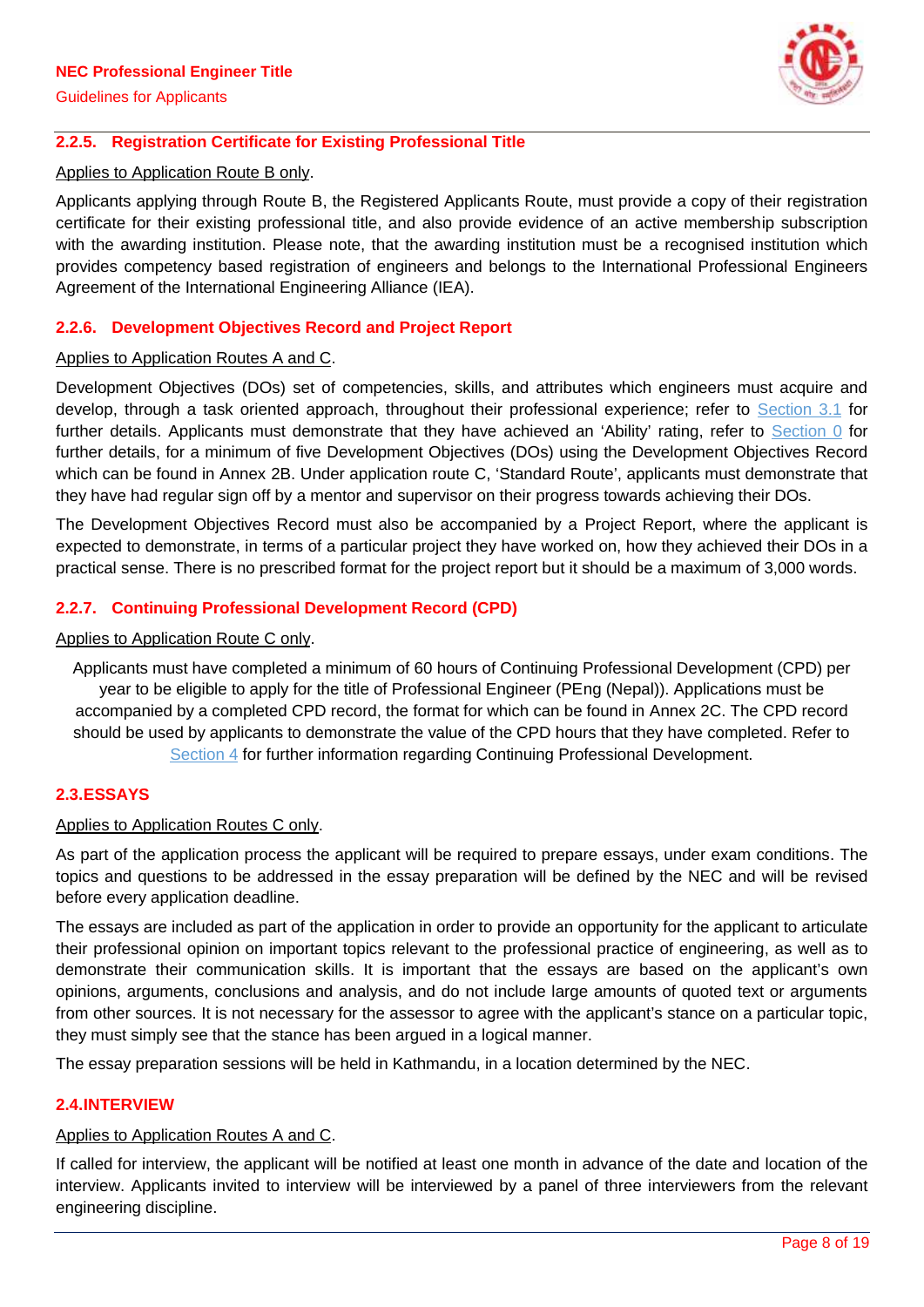

#### **2.5.COMMITTEE REVIEW**

#### Applies to Application Routes A and B only.

Applications received through Application Routes A and B will be processed through a committee review. The review committees will be formed by the Nepal Engineering Council.

#### **2.6.NOTIFICATION**

If the application for professional registration title has been successful, the applicant will be notified no more than one month after their interview / committee review.

If the application has been unsuccessful, the applicant will be provided with feedback regarding the reasoning behind not awarding the professional title, and they will be encouraged to reapply at an appropriate time.

### **3. PROFESSIONAL EXPERIENCE**

#### **3.1.\*DEVELOPMENT OBJECTIVES (DOS)**

Development Objectives (Dos) are a predefined set of competencies, Skills and attributes which engineers must acquire and develop, through a task-oriented approach throughout their professional experiences. The Nepal Engineer council (NEC) has defined a set of ten Development Objectives (Dos) from which applicants must have achieved minimum of 5prior to applying for the PEng (Nepal) title. Theten Dos are as follows:

- DO1- Knowledge and understanding of Engineering
- DO2- Technical and practical application of Engineering
- DO3- Manage Contractual issues, understand and apply relevant procurement act and regulation.
- DO4- Control Budget task people and resources
- DO5- Bring about continuous improvement through quality management.
- DO6- Demonstrate personal and social skills and ability to communicate with others at all levels
- DO7- Comply with relevant codes of conduct
- DO8- Manage and apply safe system of work
- DO9- Contribute to sustainable development through engineering activities
- DO10- Demonstrate commitment to Continuing Professional Development (CPD)

These Development Objectives (Dos) have been developed based on the model used by the *Institute of Civil* Engineers in the UK,in order to align with established, internationally recognized attributes and professional competencies.

Engineers applying for the tittle of Professional Engineer are expected to acquire a wide variety of experience under each Development Objective. A guideline for the suggested range of activities for each DO is provided below.

#### DO1- Knowledge and understanding of Engineering

Maintain and extend a sound theoretical approach to the application of a technology in engineering practices. Use a sound evidence base approach to problem solving and able to contribute to continues improvement. Maintain and extend a sound theoretical approach in enabling the introduction and exploitation of new advancing technology. Engage in the creative and innovative development of Engineering technology and continuous improvement systems.Demonstrate the ability of the project , research thesis and technical problem-solving methods etc.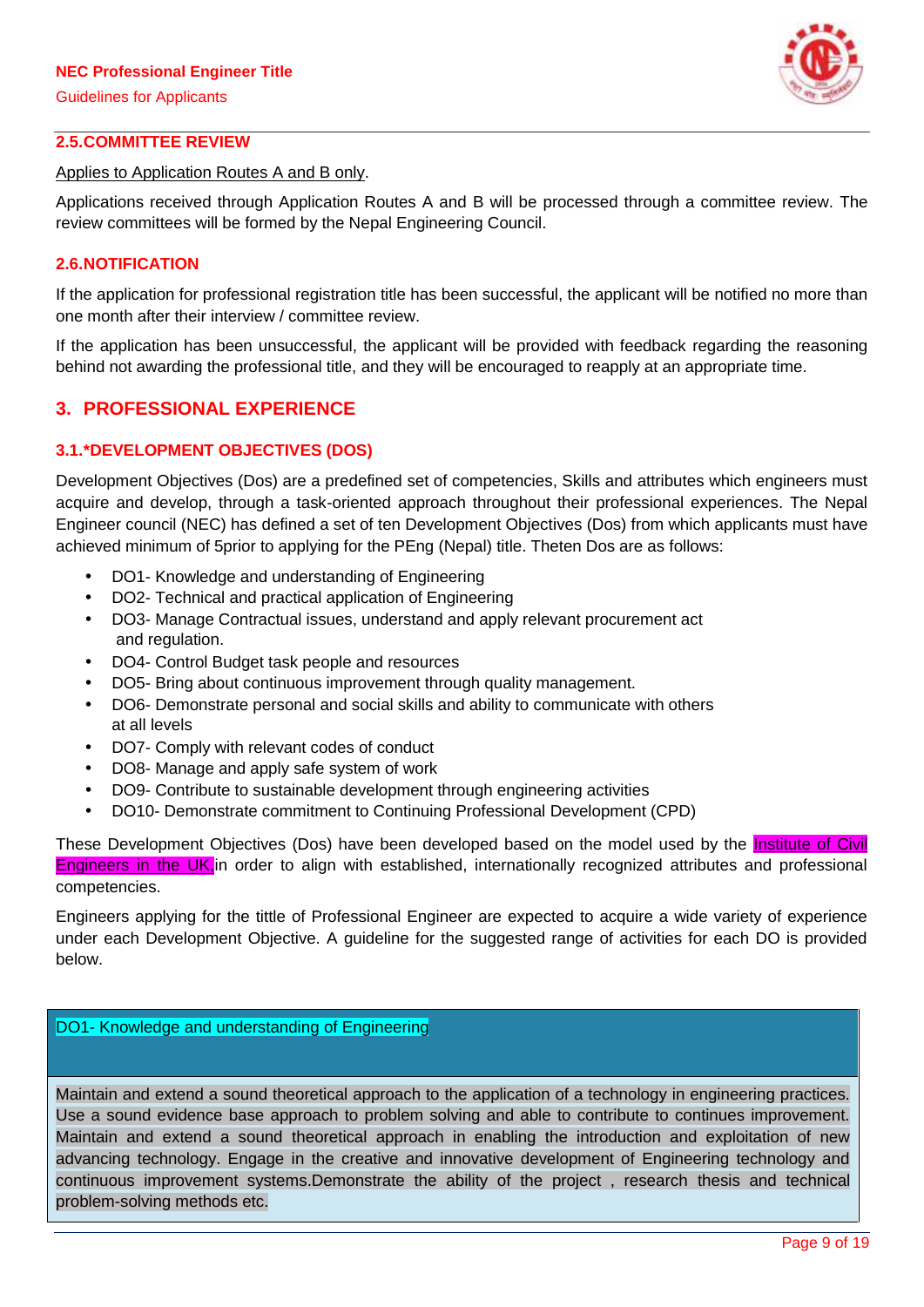

#### DO2- Technical and practical application of Engineering

Identify, review and select techniques, producers and methods to undertake engineering task. Contribute to design and development of Engineering. Implement and construct design solutions and contribute to their evaluation. Conduct appropriate research relative to design and construction and appreciate its relevance with in own area of responsibility. Undertake the design and Development of Engineering Solution and evaluate their effectiveness. Implement and construct design solution and evaluate their effectiveness. Demonstrate the engineering application for the research work and any solution that to be contributed in the design and practicality at site and laboratory test work and course evaluation etc.

DO3- Manage Contractual issues, understand and apply relevant procurement act and regulations.

Understand different form of contracts responsibility of parties to a contracts procurement method, mode of payment, contractual record and insurance policies. Instruction and variation and its payment producers. Demonstrate the ability to prepare contract documents for engineering projects and prove a good understanding of contractual obligation. Demonstrate the experiences of review and certify payment request for work undertaken, access contractual issues, claims and make recommendation, undertake coordination of the project activities and prepare and update risk matrices of the projects. Understand the role of PPMO, PPA and PPR. Apply procurement act and regulation a wide variety of procurement activities etc.

#### DO4- Control Budget task people and resources

Contribute to preparation of planning and resourcing schedules, Contribute to preparation of method of statements. Contribute to set up of information and administration system for Project Management. Site supervision. Work scheduling and prioritization, etc.

DO5- Bring about continuous improvement through quality management.

Contribute to preparation / implementation of management systems, foster strong team working, support preparation and review of quality management plans, Maintain quality standards. Recommend improvements to quality assurance and control systems. Contribute to the improvement of quality systems, etc.

DO6- Demonstrate personal and social skills and ability to communicate with others at all levels

Prepare various reports, letters and drawings. Make presentation on various issues, provide advice to technical and non-technical colleagues, contribute to meetings and consider the views of others. Proactively use IT systems in the work place. Effectively communicate difficult ideas / concepts to colleagues/ staff at various levels. Conduct discussion in a professional manner with clients and others etc.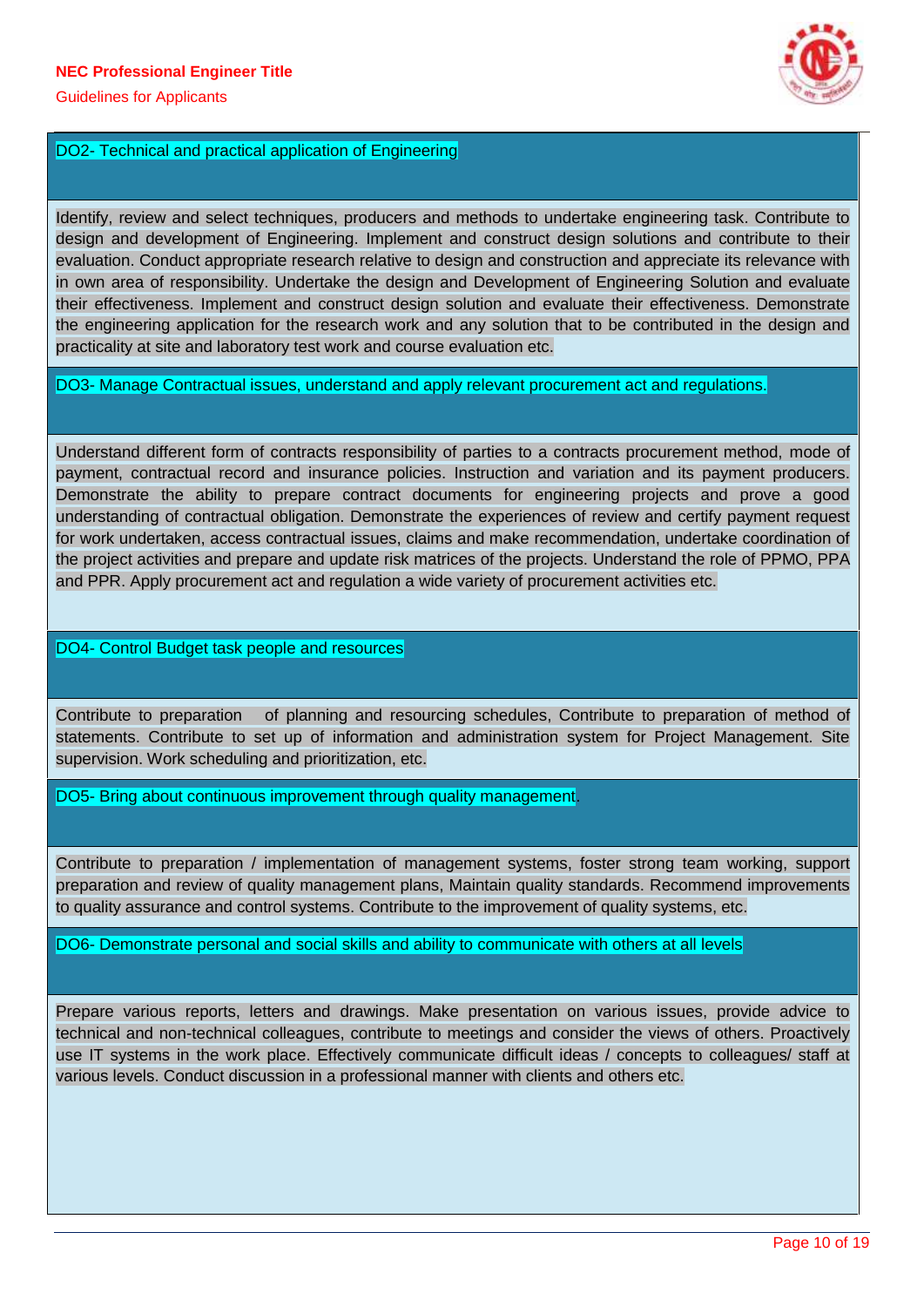

#### DO7- Comply with relevant codes of conduct

Understand the purpose and history of the engineering council. Comply with the NEC code of conduct.Demonstrateknowledge and application of employer's Code of Ethics. Demonstrate understanding of current development and issues affecting the engineering industry. Exhibit high ethical and professional behavior, actively promote the engineering profession etc.

#### DO8- Manage and apply safe system of work

Understand and correctly apply Nepali health and safety legislation across various work activities and sites, undertake Risk Assessments for engineering activities, Demonstrate detailed knowledge of hazards applicable to the engineer's filed of work. Apply risk management techniques appropriate to the engineer's filed of work. Prepare and update method statement etc.

DO9- Contribute to sustainable development through engineering activities

Understand and comply with relevant Nepali legislation and codes. Contribute to Initial Environmental Examination and EnvironmentalImpact Assessments. understand the social and economic issues in implementing solutions. Comply with legislation and Codes. EnvironmentalImpact. Environmental Management (interaction between design, implementation and operation). Social and economic issues in implementing solutions. Project whole life cycles. Knowledge and sustainable development tools etc.

DO10- Demonstrate commitment to Continuing Professional Development (CPD)

Actively seek out learning opportunities. Follow latest technology in engineering development. Demonstrate application of learning. Document CPD activities in a log book, etc.

The suggested range of activities outlined under each DO above should not be consider complete and are offered as a guideline only. Engineers applying for the tittle of Professional Engineer are encouraged to complete as wide range of activities as possible under their Dos.

\*Development Objectives (DOs) (previous DOs replaced by the following DOs by 272 th board meeting held on 14 Feb, 2020 )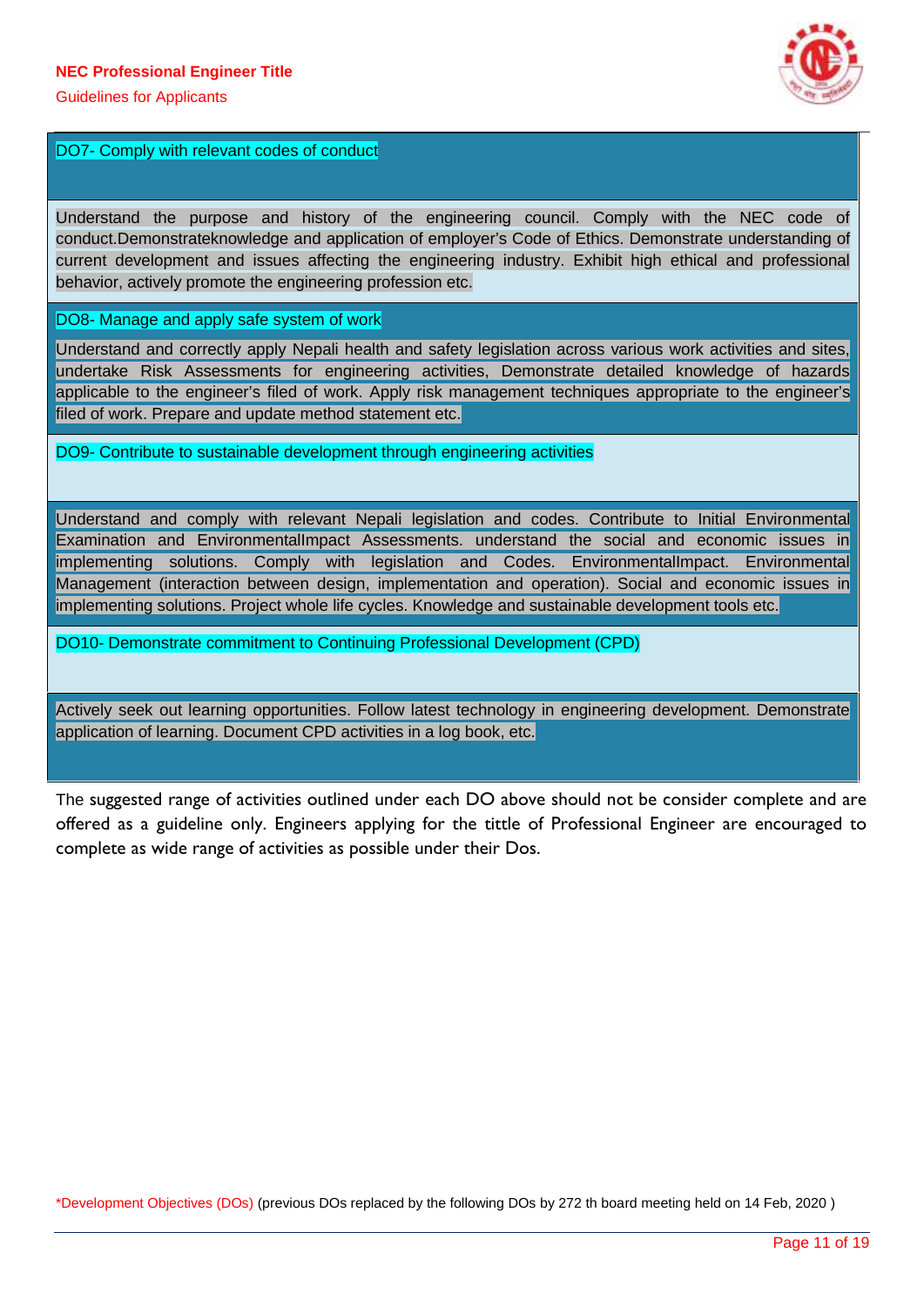

#### Achievement Ratings

The achievement of Development Objectives (DOs) will be graded based on the 'Achievement Ratings', as per the Institute of Civil Engineers in the UK model and as shown in the table below:

| <b>Achievement Definition</b><br><b>Rating</b> |              | <b>Level of Demonstration</b>                                                                                                                           | <b>Suggested Time</b><br><b>Frame (Months)</b> |
|------------------------------------------------|--------------|---------------------------------------------------------------------------------------------------------------------------------------------------------|------------------------------------------------|
| A                                              | Appreciation | Engineer must appreciate why the DO is important and<br>why it is done.                                                                                 | $1 - 3$                                        |
| K                                              | Knowledge    | Engineer must have a basic understanding and<br>knowledge of the DO and how it is achieved.                                                             | 1-3                                            |
| Е                                              | Experience   | Engineer must have achieved the DO, or part of it,<br>working under supervision.                                                                        | $3 - 12$                                       |
| в                                              | Ability      | Engineer must have achieved the DO several times in<br>different situations, having the competence to assist<br>others and to work without supervision. | $12 - 48$                                      |

In order to apply for the title of Professional Engineer applicants are required to be able to demonstrate that they have attained achievement rating 'B' for all of the development objectives. If this level is achieved prior to four years of professional experience post-graduation the applicant will not be able to apply for the title of Professional Engineer until the required number of years of professional experience has been completed.

#### **3.2.DOCUMENTING EXPERIENCE UNDER DEVELOPMENT OBJECTIVES**

The standard format for documenting Achievement Rating, the Development Objectives Record, can be found in Annex C. Applicants must be able to explain when, where, and how they have achieved each particular DO both through the provision of relevant supporting documentation and during the interview (Section 2.4).

## **4. CONTINUING PROFESSIONAL DEVELOPMENT**

#### **4.1.INTRODUCTION**

Continuing Professional Development (CPD) is defined as the systematic maintenance, improvement, and broadening of knowledge and skills, and the development of personal qualities, necessary for the execution of professional and technical duties throughout an engineers working life.

CPD can therefore be seen to cover all aspects of professional life, and relate to both technical and nontechnical skills. The aim of CPD is to provide framework for overall professional development and career progression. CPD should therefore not be viewed simply as attendance at particular training courses, but instead as a planned, and structured, long term training approach for professional development.

#### **4.2.THE IMPORTANCE OF CPD**

Engineers must be constantly learning and adapting as their relevant engineering discipline advances. This is also particularly important for skill sets which are not necessarily engineering specific but which are critically important for a Professional Engineer, for example communications skills, report writing, etc. Continuing Professional Development (CPD) is the systematic way in which life-long learning is approached throughout an engineer's career. Demonstrating a commitment to learning, and participation in CPD activities is an important part of the application for the title of Professional Engineer.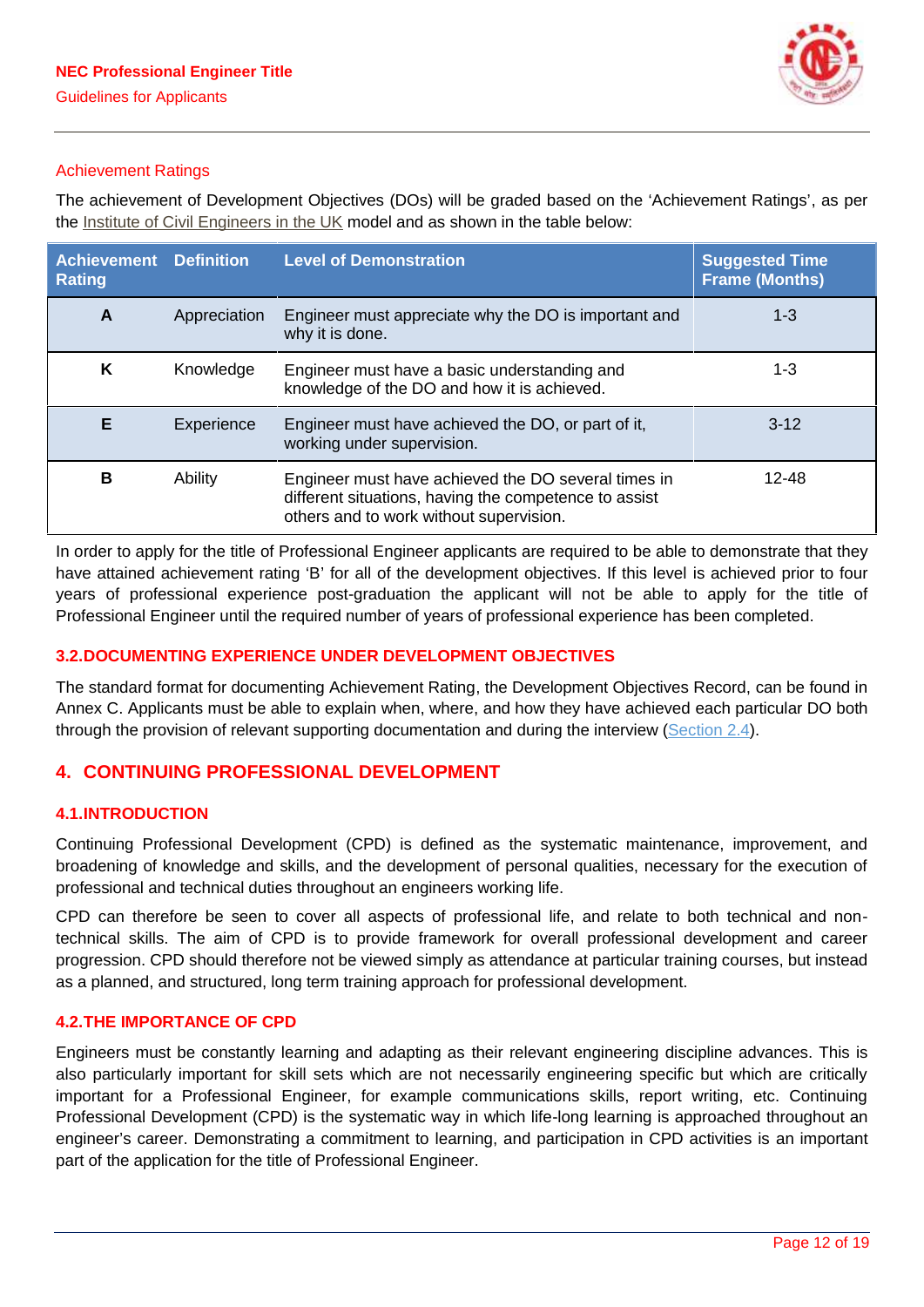

## **4.3.SCOPE OF CONTINUING PROFESSIONAL DEVELOPMENT**

The Nepal Engineering Council defines Continuing Professional Development (CPD), under the By-Laws which govern the registration of engineers under the PEng (Nepal) title, as any of the following activities:

- Performance in the engineer's certified field and its continuation
- Conduct or participate in seminars on subject matter directly related with the engineer's certified field
- Research and development, and publication, of technical articles related to the engineer's certified field
- Knowledge and efforts to develop knowledge on underlying requirements concerning qualifications and expertise of professional engineers as stipulated in international agreements and treaties including the provisions of the World Trade Organisation (WTO) and the International Engineering Alliance (IEA).
- Knowledge of project management techniques
- Knowledge of financial analysis of projects
- Knowledge of laws, bylaws, guidelines, codes, and specifications related to the engineering profession and its performance

CPD activities outside of those listed above may also be considered and as above do not necessarily need to be technical or engineering orientated, and can cover any learning that develops the professional capacity of an engineer, for example learning a language, IT skills, training on socio-economic issues to improve understanding of social needs, etc.

#### **4.4.CONTINUING PROFESSIONAL DEVELOPMENT RECORD**

Applicants applying through Route C must have completed a minimum of 60 hours of CPD per year to be eligible to apply for the title of Professional Engineer (PEng (Nepal)). Applications must be accompanied by a completed Continuing Professional Development (CPD) record, the format for which can be found in Annex D. The CPD record should be used by applicants to demonstrate the value of the CPD hours that they have completed.

#### **4.5.CONTINUING PROFESSIONAL DEVELOPMENT AS A PROFESSIONAL ENGINEER**

Continuing Professional Development (CPD) continues to be important beyond the award of the title of Professional Engineer. When applying for renewal of the title of Professional Engineer (PEng (Nepal)), the engineer must provide an up to date CPD Record. Professional Engineers are required to complete a minimum of 40 hours of CPD per year. The format for the CPD record can be found in Annex 2C.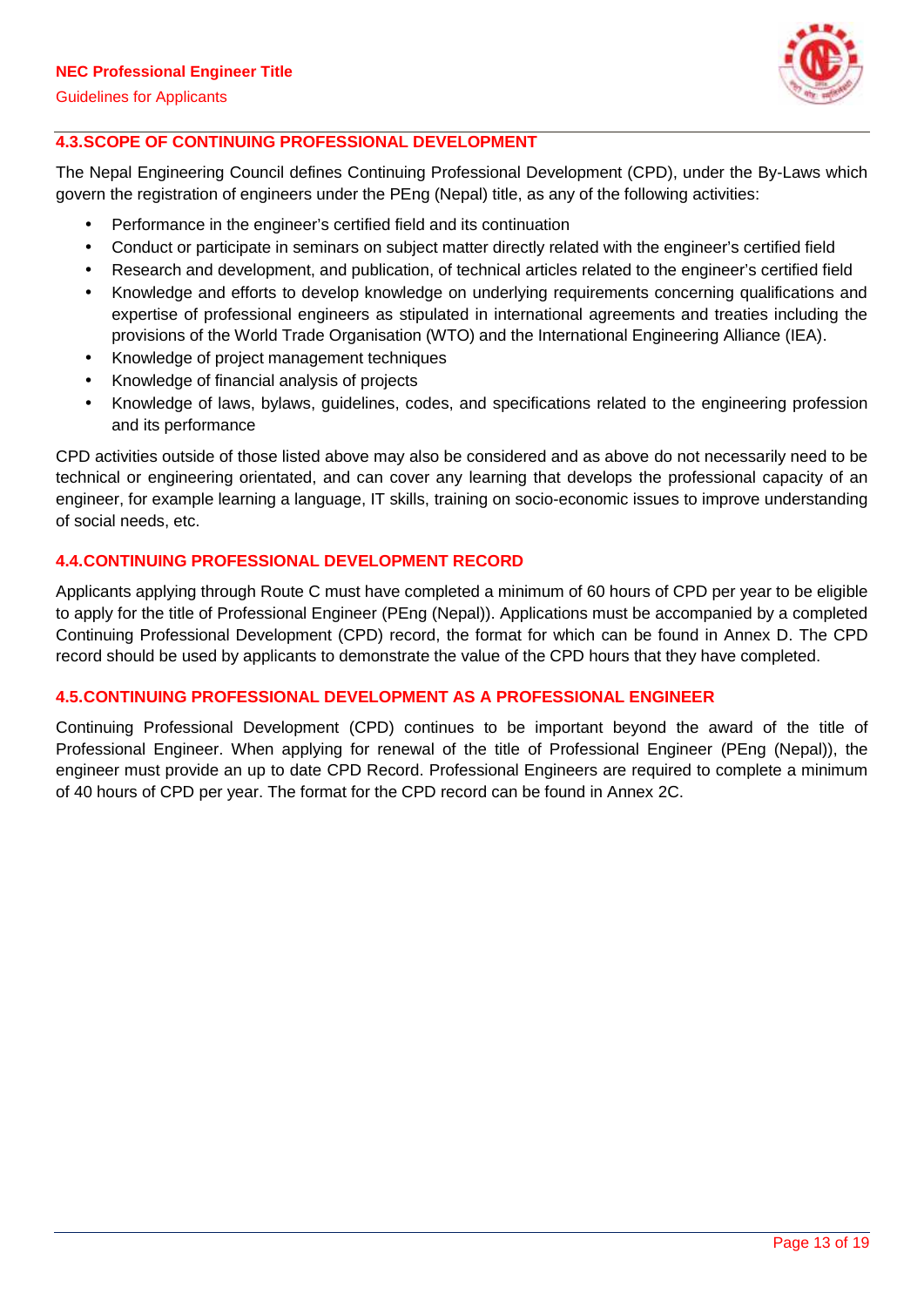

# **ANNEX 2: APPLICATION FORM FOR TITLE OF PROFESSIONAL ENGINEER**

| FOR OFFICE USE ONLY                        |                                            |                              | <b>RECENT PHOTOGRAPH</b> |
|--------------------------------------------|--------------------------------------------|------------------------------|--------------------------|
| <b>APPLICATION</b><br><b>RECIEPT NO.:-</b> |                                            | DATE:-                       |                          |
|                                            |                                            |                              |                          |
|                                            |                                            |                              |                          |
| <b>A</b> Applicant Details                 |                                            |                              |                          |
|                                            | In Roman Script (Please use Block letters) |                              |                          |
| Title:                                     | <b>First Name:</b>                         | <b>Family Name:</b>          |                          |
|                                            |                                            |                              |                          |
|                                            |                                            |                              |                          |
|                                            |                                            |                              |                          |
| Date of Birth:                             |                                            | Please specify your gender:  |                          |
| DD/MM/YYYY                                 |                                            | $\Box$ Female<br>$\Box$ Male |                          |
| <b>Address:</b>                            |                                            |                              |                          |
| Permanent:                                 |                                            |                              |                          |
|                                            |                                            |                              |                          |
| Contact:                                   |                                            |                              |                          |
|                                            |                                            |                              |                          |
|                                            |                                            |                              |                          |
|                                            |                                            |                              |                          |
| <b>Phone Number:</b>                       |                                            | <b>Email Address:</b>        |                          |
| <b>Name of Father/Mother</b>               |                                            |                              |                          |
|                                            | <b>Name of Grand Father/Mother</b>         |                              |                          |
|                                            |                                            |                              |                          |

| <b>B Application Route</b> |                                                                 |         |  |  |
|----------------------------|-----------------------------------------------------------------|---------|--|--|
|                            | Please indicate under which application route you are applying: |         |  |  |
| Route A                    | $\Box$ Route B                                                  | Route C |  |  |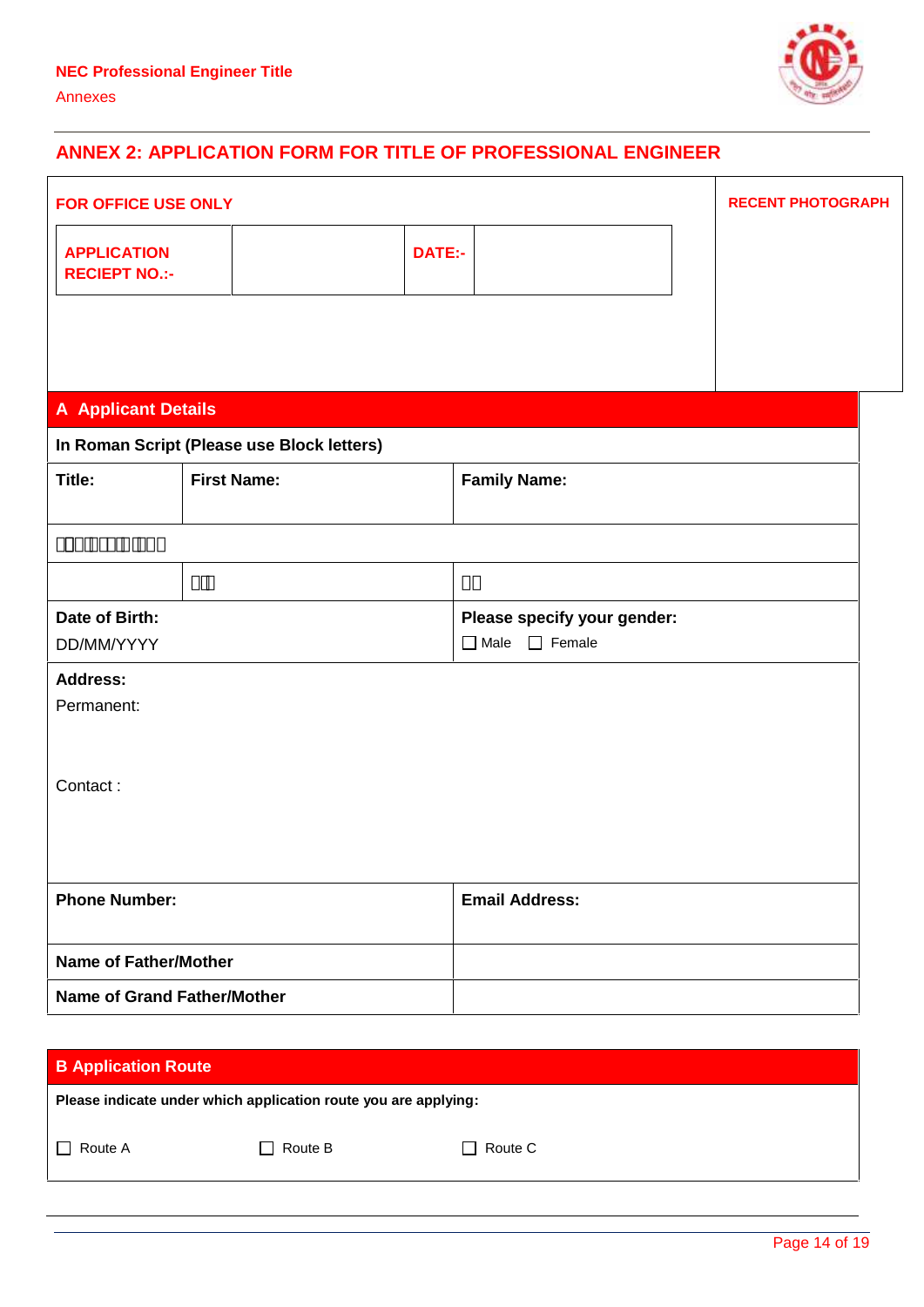Annexes



#### **C Background and Expertise**

**Academic Qualifications:**

**Please indicate under which engineering discipline your academic experience was conducted:**

**What is the field of expertise under which you have achieved your professional experience?**

### **D NEC Membership**

**You must be a member of the Nepal Engineering Council before submitting an application for professional membership qualification.** The process for becoming a member of the NEC is outlined here

http://nec.gov.np/index.php?action=registration\_menu\_data&id=14. Please provide your membership number in the space provided below.

| <b>Registration Number:</b> |  |  |  |  |  |  |  |  |  |  |  |  |
|-----------------------------|--|--|--|--|--|--|--|--|--|--|--|--|
|-----------------------------|--|--|--|--|--|--|--|--|--|--|--|--|

| <b>E</b> Documents Submitted with Application                             |                                                                             |                                                                                                          |  |  |  |
|---------------------------------------------------------------------------|-----------------------------------------------------------------------------|----------------------------------------------------------------------------------------------------------|--|--|--|
| Please indicate which documents you are submitting with your application: |                                                                             |                                                                                                          |  |  |  |
| $\Box$ CV (All Application Routes)                                        | DOs Record & Project Report   CPD Record (Route C Only)<br>(Routes A and C) |                                                                                                          |  |  |  |
| $\Box$ Reference Letter from Employer<br>(Route A Only)                   | Evidence of existing title from<br>Registering Institution (Route C Only)   | NEC<br>Certificate<br>General<br>of<br>$\mathbf{L}$<br>Registration 00000000 (All Application<br>Routes) |  |  |  |
| Other:                                                                    |                                                                             |                                                                                                          |  |  |  |

#### **F Declaration**

I declare that the statements made on this form, and in the accompanying documents, are to the best of my knowledge true. I agree to comply with the NEC Code of Conduct and understand that this is a commitment to behave ethically within my profession. I confirm that I have not committed any offence of which the NEC would require me to give notice under its Code of Conduct.

| <b>Signature of Applicant:</b> | Date:              |  |
|--------------------------------|--------------------|--|
| <b>Right</b>                   | Left               |  |
|                                | <b>Thumb Print</b> |  |

## **G Supporter's Details (Application Routes C Only)**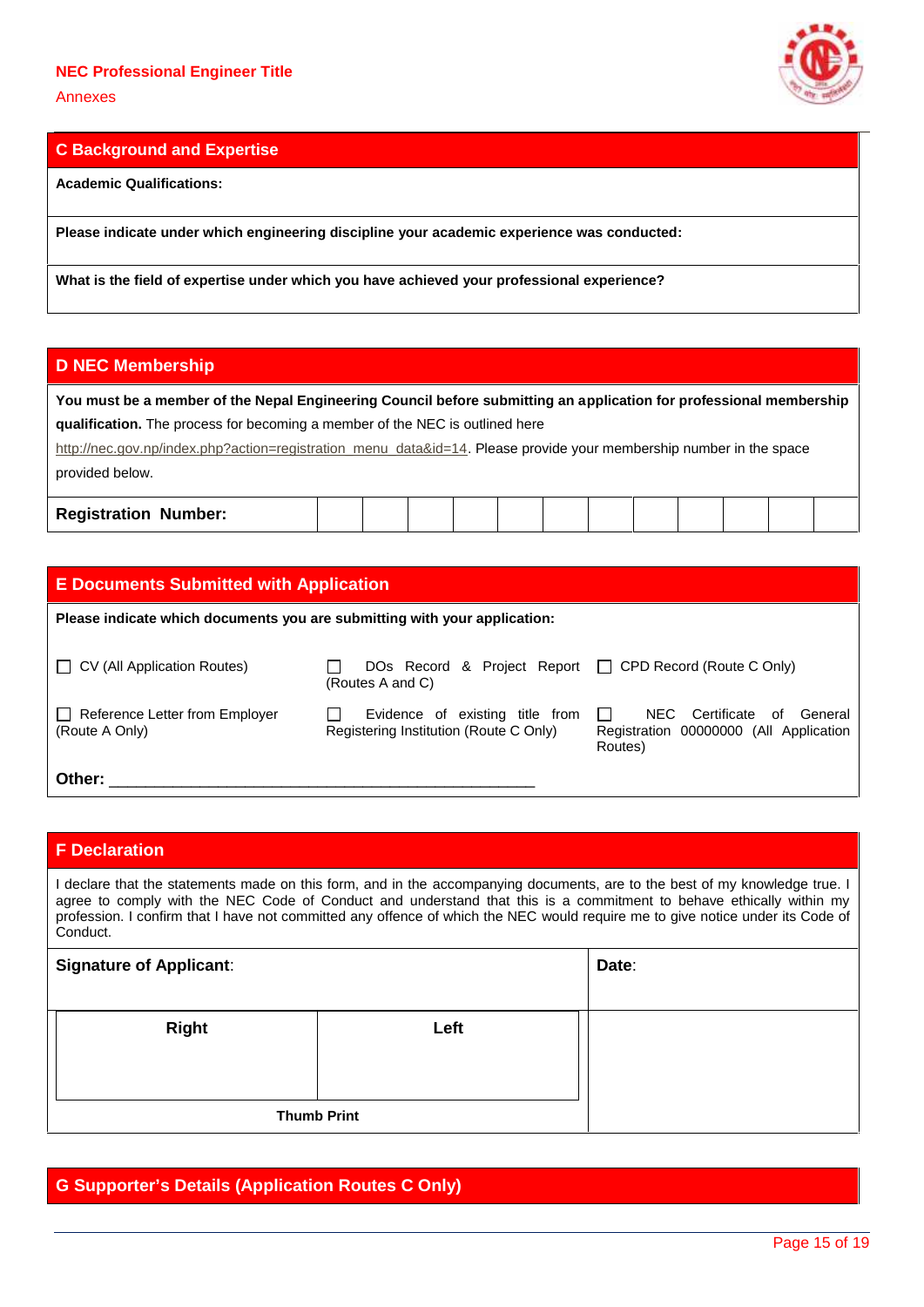# **NEC Professional Engineer Title**



#### Annexes

| I, the undersigned, support the candidate from professional knowledge as worthy of consideration for Engineering Council<br>registration and I endorse the content of this application. |                     |  |  |                            |                |                                        |  |  |  |  |
|-----------------------------------------------------------------------------------------------------------------------------------------------------------------------------------------|---------------------|--|--|----------------------------|----------------|----------------------------------------|--|--|--|--|
| <b>Supporter 1</b>                                                                                                                                                                      |                     |  |  |                            |                |                                        |  |  |  |  |
| Name:                                                                                                                                                                                   | Signature:<br>Date: |  |  |                            |                |                                        |  |  |  |  |
| <b>Full Address:</b>                                                                                                                                                                    |                     |  |  |                            |                |                                        |  |  |  |  |
| <b>Phone Number:</b>                                                                                                                                                                    |                     |  |  |                            | Email Address: |                                        |  |  |  |  |
| <b>NEC Registration Number:</b>                                                                                                                                                         |                     |  |  |                            |                |                                        |  |  |  |  |
| <b>Academic Qualifications:</b>                                                                                                                                                         |                     |  |  | <b>Engineering Bodies:</b> |                | Professional Membership/Affiliation of |  |  |  |  |

| <b>Supporter 2</b>              |                       |  |       |                                                       |  |  |  |
|---------------------------------|-----------------------|--|-------|-------------------------------------------------------|--|--|--|
| Name:                           | Signature:            |  | Date: |                                                       |  |  |  |
| <b>Full Address:</b>            |                       |  |       |                                                       |  |  |  |
| <b>Phone Number:</b>            | <b>Email Address:</b> |  |       |                                                       |  |  |  |
| <b>NEC Membership Number:</b>   |                       |  |       |                                                       |  |  |  |
| <b>Academic Qualifications:</b> |                       |  |       | <b>Professional Membership of Engineering Bodies:</b> |  |  |  |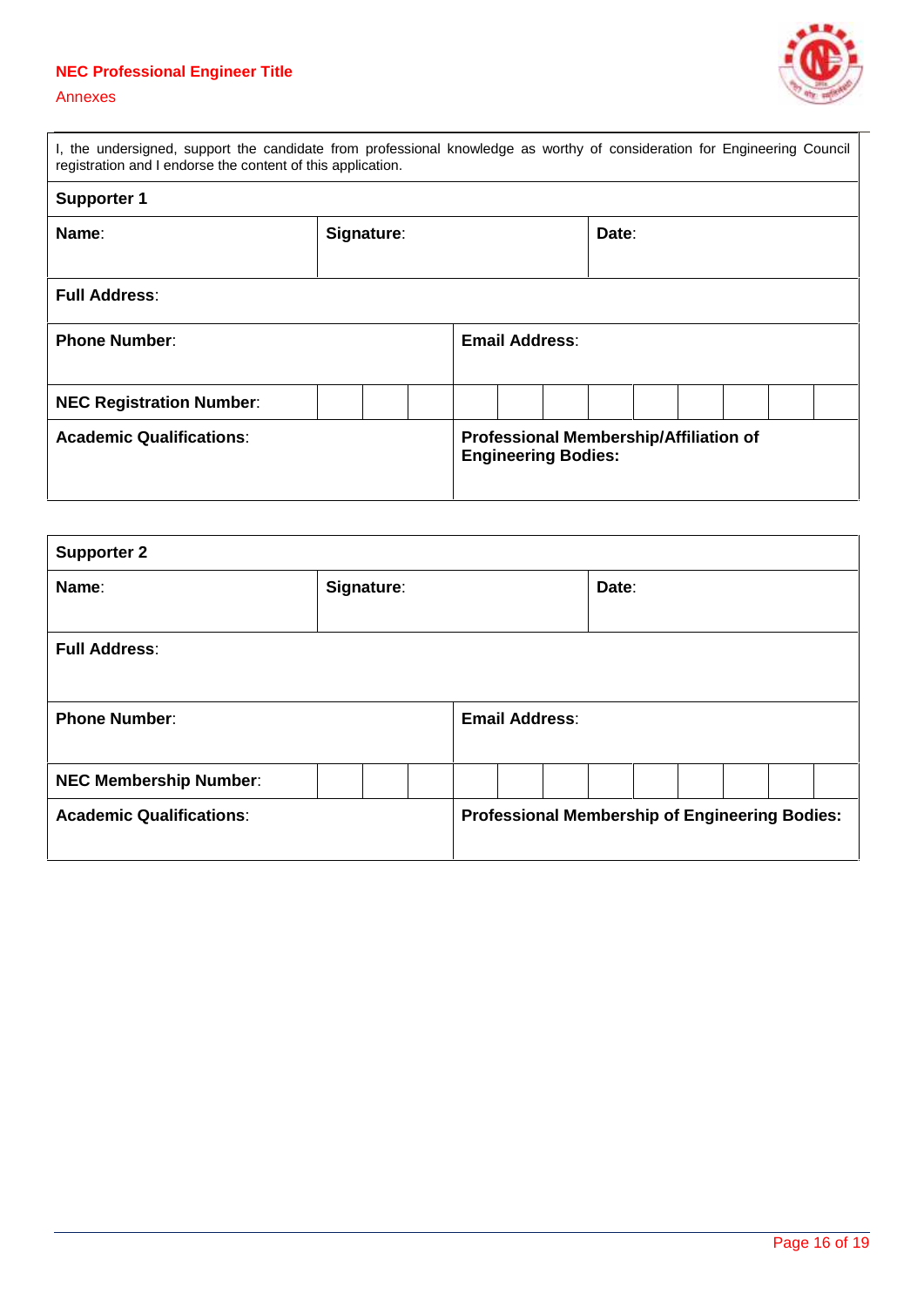

# **ANNEX 2A: STANDARD FORMAT FOR CURRICULUM VITAE**

**NAME**

Phone: 000000 Email: **email@mail.com** Skype: skype name

| <b>Education</b>          |                                                                                                      |
|---------------------------|------------------------------------------------------------------------------------------------------|
| Month YY - Month YY       | Highest level of academic qualification (Bachelor / Master), Score Achieved, Awarding<br>Institution |
|                           | Project: Title (if relevant)                                                                         |
|                           | Subjects: List of key subjects                                                                       |
| Month YY - Month YY       | Lower levels of academic qualification, Awarding Institution                                         |
| Month YY - Month YY       | Lower levels of academic qualification, Awarding Institution                                         |
| <b>Month YY</b>           | <b>Training Institution - Title of Training</b>                                                      |
| <b>Month YY</b>           | <b>Training Institution - Title of Training</b>                                                      |
| <b>Employment History</b> |                                                                                                      |
| Month YY - Month YY       | <b>Company / Organisation Name, Location of Post</b>                                                 |
|                           | Job Title. Description of role and responsibilities.                                                 |
| Month YY - Month YY       | <b>Company / Organisation Name, Location of Post</b>                                                 |
|                           | Job Title. Description of role and responsibilities.                                                 |
| Month YY - Month YY       | <b>Company / Organisation Name, Location of Post</b>                                                 |
|                           | Job Title. Description of role and responsibilities.                                                 |
| <b>References</b>         |                                                                                                      |

Name, Job Title, Company / Organisation Name, email, phone number

Name, Job Title, Company / Organisation Name, email, phone number

Name, Job Title, Company / Organisation Name, email, phone number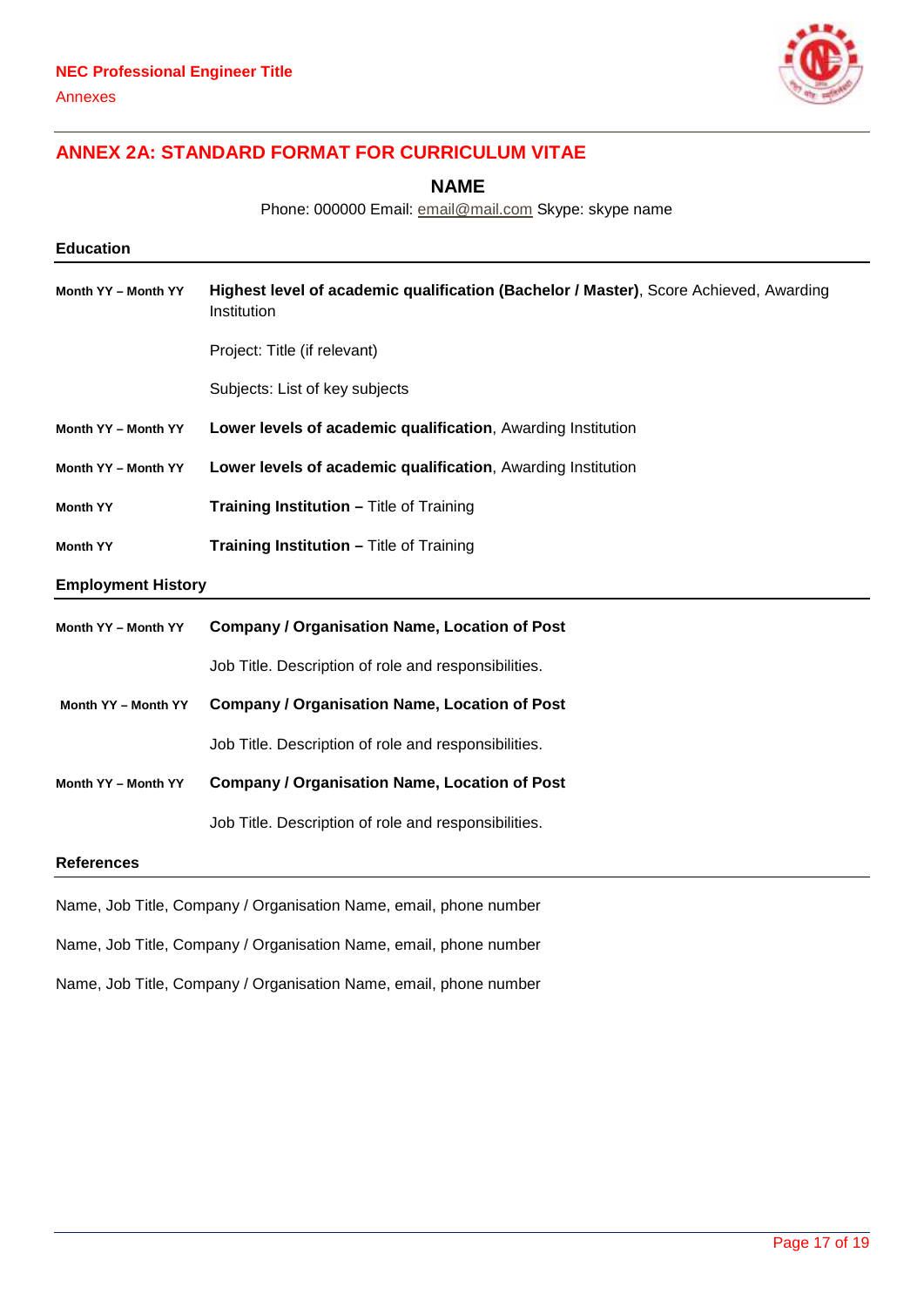

# **ANNEX 2B: DEVELOPMENT OBJECTIVES RECORD**

| DO No.                      | <b>DO Title</b>           |             |             |              |  |  |  |  |
|-----------------------------|---------------------------|-------------|-------------|--------------|--|--|--|--|
| Range of<br>activities      |                           |             |             |              |  |  |  |  |
| <b>Achievement Rating</b>   |                           |             |             |              |  |  |  |  |
| Level                       | $\boldsymbol{\mathsf{A}}$ | $\mathsf K$ | $\mathsf E$ | $\, {\bf B}$ |  |  |  |  |
| <b>Date Achieved</b>        |                           |             |             |              |  |  |  |  |
| <b>Claim of Achievement</b> |                           |             |             |              |  |  |  |  |
|                             |                           |             |             |              |  |  |  |  |
|                             |                           |             |             |              |  |  |  |  |
|                             |                           |             |             |              |  |  |  |  |
|                             |                           |             |             |              |  |  |  |  |
|                             |                           |             |             |              |  |  |  |  |
|                             |                           |             |             |              |  |  |  |  |
|                             |                           |             |             |              |  |  |  |  |
|                             |                           |             |             |              |  |  |  |  |
|                             |                           |             |             |              |  |  |  |  |
|                             |                           |             |             |              |  |  |  |  |
|                             |                           |             |             |              |  |  |  |  |
|                             |                           |             |             |              |  |  |  |  |
|                             |                           |             |             |              |  |  |  |  |
|                             |                           |             |             |              |  |  |  |  |
|                             |                           |             |             |              |  |  |  |  |
|                             |                           |             |             |              |  |  |  |  |